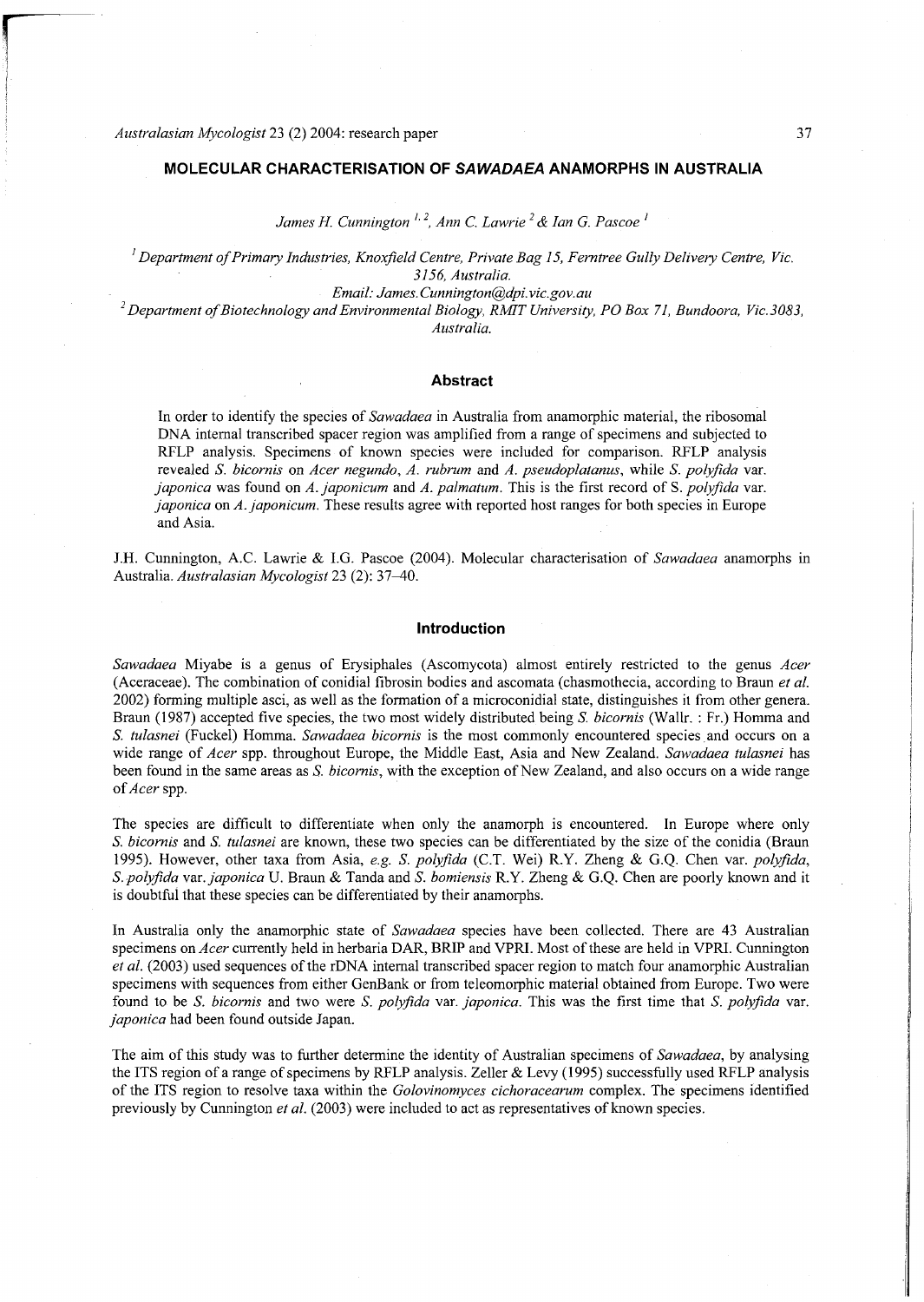## **Materials and Methods**

Sixteen Australian specimens of *Sawadaea* on *Acer* wer e obtained from VPRI (Table 1). This included the four specimens sequenced by Cunnington *et al.* (2003). The host plants of two of these four were at that time unknown, but have since been determined as *A. rubrum* (VPRI 19042) and *A. japonicum* (VPRI 18722). Fo r all specimens, a small amount of the fungus (approx 1 mm<sup>-</sup>) was scraped from the infected leaf using a chisel shaped probe. This was put in a 1.5 mL Eppendorf tube containing 50  $\mu$ L of 5% Chelex-100 (Biorad) containing 0.01% Triton X-100, and placed in a 94 $^{\circ}$ C water bath for 1-2 hours. The tube was vortexed vigorously for 2-3 seconds and centrifuged for 10 minutes at 14000 rpm. The supernatant was used directly for the PCR.

The initial PCR was performed in 25  $\mu$ L containing 1  $\mu$ L DNA extract, 200  $\mu$ M of each dNTP (Pharmacia Biotech), 1.5 mM MgCl<sub>2</sub>, 2.5 μL 10× buffer, 4 ng each of primers PMITS1 and PMITS2 (Cunnington *et al.* 2003), 6% Tween 20 (Labchem) and 0.5 units of Amplitaq Gold (Perkin-Elmer). Primers PMITS1 and PMITS2 have previously been shown to have enhanced specificity for the ITS region of the Erysiphales (Cunnington *et al.* 2003). Reaction cycles were: 10 min. at 94°C, followed 35 cycles of: 1 min. at 94°C, 1 min. at 65°C, 2 min. at 72 $^{\circ}$ C, and a final extension of 10 min. at 72 $^{\circ}$ C. PCR products were detected by running 4 µL on a 1.4% agarose gel in TBE buffer. A nested PCR was performed in 50  $\mu$ L as outlined above, but without Tween 20, using primers PMITS1 and ITS4 (White et al. 1990) at twice the previous concentration, and containing 1 µL of a 1:100 dilution of the first round product, or if no product was visible then an undiluted  $1 \mu L$ . Cycling times were the same, but with an annealing temperature of  $60^{\circ}$ C.

Five microlitres of nested PCR product were digested in 10 µL reactions with six restriction endonucleases (Bresatec) Mspl, Hinfl, Hin6l, Alul, Cspl and BsuRl. Each 10  $\mu$ L reaction contained 5  $\mu$ L of nested PCR product, 10 U of enzyme and 1 µL of 10x buffer. Digestions were performed at 37°C overnight, after which 1 µL of loading dye wa s added. Products wer e run on a 3 % agarose gel in TBE buffer. *Puc* digested with *HpaW*  (Progen) was used as a molecular weight marker.

## **Results**

All specimens yielded a nested PCR product of approximately 650 bp. RFLP analysis separated the Australian specimens into three groups (Table 1). Group 1 contained the most specimens, including all those collected on *A. negundo, A. rubrum* and *A. pseudoplatanus,* and included the two specimens previously determined to be *S. bicomis* by Cunnington *et al.* (2003). Group 2 contained a single specimen on *A. japonicum,* known to be *S.polyfida* var. *japonica.* Groups 3 contained four specimens on *A. palmatum* and *A. japonicum,* including a specimen of *S.polyfida var. japonica.* 

# **Discussion**

Each of the three groups revealed by RFLP analysis included, at least one specimen that had previously been identified by Cunnington *et al.* (2003). The members of RFLP Group 1 are most likely to be *S. bicomis,* given the inclusion of both *S. bicomis* specimens and the relationship with the host species. The only species of *Sawadaea* listed by Braun (1987) on *A. negundo, A. rubrum* or *A. pseudoplatanus* is *S. bicomis.* Thus both host range and ITS sequence data support the widespread occurrence of *S. bicornis* in Australia.

Groups 2 and 3 were both determined to be *S. polyfida* var. *japonica*. Braun (1987) listed only *S. polyfida* var. *japonica* on *A. palmatum*, again supporting the ITS sequence based identification. However he did not record any powdery mildew on *A. japonicum.* Nomura (1997) lists *S. tulasnei* on *A. japonicum*, while Hirata (1966) listed *Sawadaea* sp. on *A. japonicum* from Japan. This is the first time that *S. polyfida* var. *japonica* has been recorded on *A. japonicum.* However, this is not surprising, as *A. palmatum* and *A. japonicum* are closely related species, both native to Japan (Suh *et al.* 2000). Although some ITS sequence variation was found between the two specimens sequenced, Cunnington et al. (2003) concluded that *S. polyfida var. japonica* is the best name for these specimens. This sequence variation may indicate that this species has been introduced into Australia on at least two occasions, as the two specimens were collected at disparate locations, *i.e.* Guilford, N.S.W. and Burnley, Vic.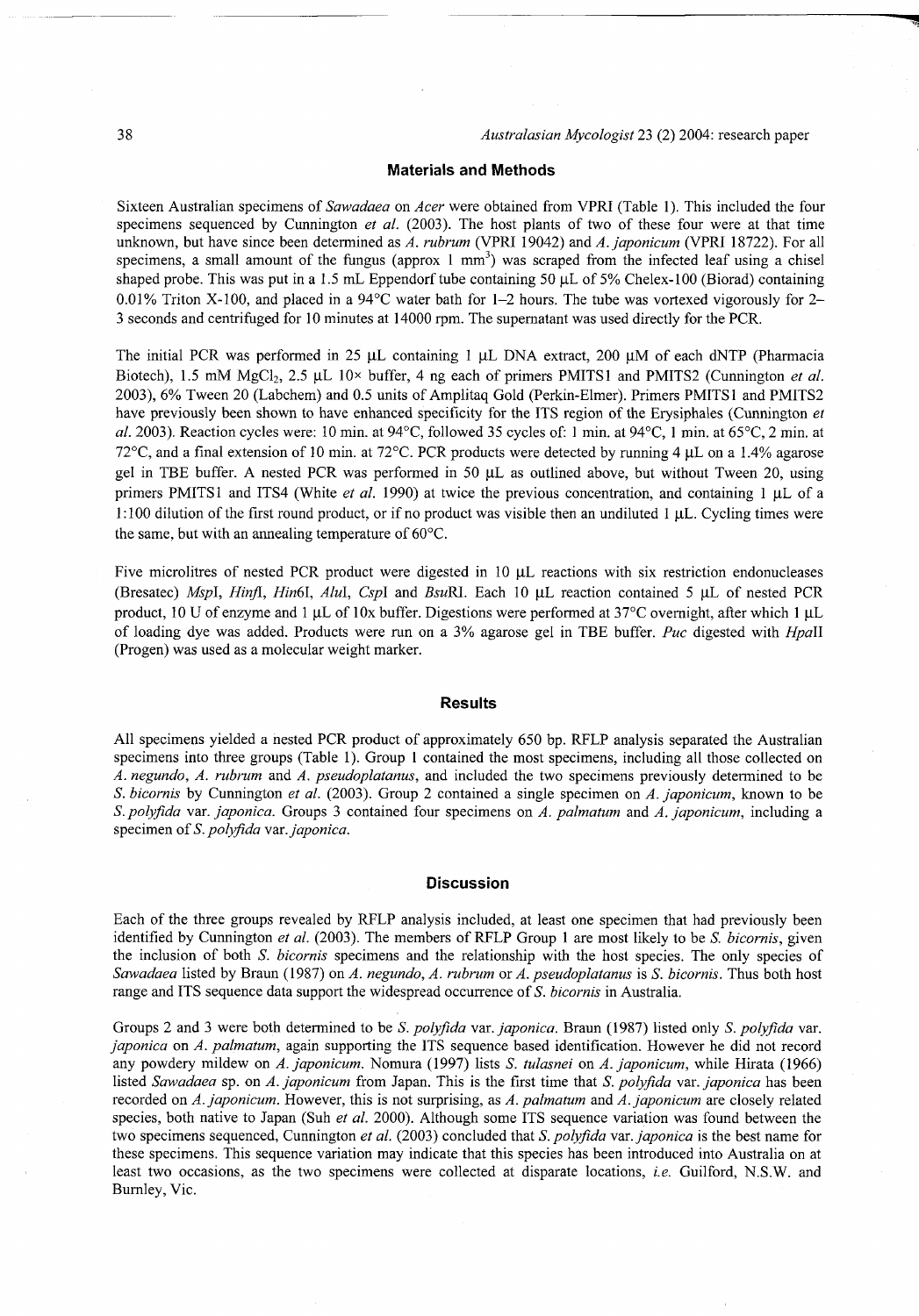| <b>Specimens</b>   | Host              | Location             | <b>Mspl</b>          | Hinfl        |
|--------------------|-------------------|----------------------|----------------------|--------------|
| Sawadaea bicornis  |                   |                      |                      |              |
| <b>VPRI 18454</b>  | A. negundo        | Duffy, ACT           | 240, 190, 180, 40    | 400, 260     |
| <b>VPRI 18496</b>  | A. negundo        | Duffy, ACT           | 240, 190, 180, 40    | 400, 260     |
| <b>VPRI 18520</b>  | A. negundo        | South Yarra,         | 240, 190, 180, 40    | 400, 260     |
|                    |                   | Vic.                 |                      |              |
| <b>VPRI 18825</b>  | A. negundo        | Farrer, ACT          | 240, 190, 180, 40    | 400, 260     |
| <b>VPRI 19042*</b> | A. rubrum         | Sassafras, Vic.      | 240, 190, 180, 40    | 400, 260     |
| <b>VPRI 19048</b>  | A. rubrum         | Sassafras, Vic.      | 240, 190, 180, 40    | 400, 260     |
| <b>VPRI 19596</b>  | A. negundo        | Kew, Vic.            | 240, 190, 180, 40    | 400, 260     |
| <b>VPRI 19655</b>  | A. negundo        | Maldon, Vic.         | 240, 190, 180, 40    | 400, 260     |
| <b>VPRI 19684*</b> | A. negundo        | Duffy, ACT           | 240, 190, 180, 40    | 400, 260     |
| <b>VPRI 19966</b>  | A. pseudoplatanus | Perth, Tas.          | 240, 190, 180, 40    | 400, 260     |
| <b>VPRI 21252</b>  | A. negundo        | Camberwell, Vic.     | 240, 190, 180, 40    | 400, 260     |
| Sawadaea polyfida  |                   |                      |                      |              |
| var. japonica      |                   |                      |                      |              |
| <b>VPRI 18722*</b> | A. japonicum      | Guildford, NSW       | 190, 180(2), 70, 40  | 650          |
| Sawadaea polyfida  |                   |                      |                      |              |
| var. japonica      |                   |                      |                      |              |
| <b>VPRI 19183</b>  | A. palmatum       | <b>Burnley, Vic.</b> | 190, 180(2), 70, 40  | 400, 260     |
| <b>VPRI 19184*</b> | A. palmatum       | <b>Burnley, Vic.</b> | 190, 180(2), 70, 40  | 400, 260     |
| <b>VPRI</b> 19185  | A. palmatum       | Burnley, Vic.        | 190, 180(2), 70, 40  | 400, 260     |
| <b>VPRI 19190</b>  | A. japonicum      | Burnley, Vic.        | 190, 180(2), 70, 40  | 400, 260     |
|                    |                   | Alul                 | Hin <sub>6</sub>     | <b>BsuRI</b> |
| Specimens (cont'd) | Cspl              |                      |                      |              |
| Sawadaea bicornis  |                   |                      |                      |              |
| <b>VPRI 18454</b>  | 650               | 500, 120, 40         | 170, 160, 130, 90(2) | 250, 150, 90 |

**Table 1.** *Sawadaea* **specimens grouped by ITS-RFLP analysis into their respective species. Fragment sizes for each restriction endonuclease are given in base pairs.** 

| Specimens (cont'd)                                       | Cspl | Alul         | Hin <sub>6</sub>          | <b>BsuRl</b> |
|----------------------------------------------------------|------|--------------|---------------------------|--------------|
| Sawadaea bicornis                                        |      |              |                           |              |
| <b>VPRI 18454</b>                                        | 650  | 500, 120, 40 | 170, 160, 130, 90(2)      | 250, 150, 90 |
| <b>VPRI 18496</b>                                        | 650  | 500, 120, 40 | 170, 160, 130, 90(2)      | 250, 150, 90 |
| <b>VPRI 18520</b>                                        | 650  | 500, 120, 40 | 170, 160, 130, 90(2)      | 250, 150, 90 |
| <b>VPRI 18825</b>                                        | 650  | 500, 120, 40 | 170, 160, 130, 90(2)      | 250, 150, 90 |
| <b>VPRI 19042*</b>                                       | 650  | 500, 120, 40 | 170, 160, 130, 90(2)      | 250, 150, 90 |
| <b>VPRI 19048</b>                                        | 650  | 500, 120, 40 | 170, 160, 130, 90(2)      | 250, 150, 90 |
| <b>VPRI 19596</b>                                        | 650  | 500, 120, 40 | 170, 160, 130, 90(2)      | 250, 150, 90 |
| <b>VPRI 19655</b>                                        | 650  | 500, 120, 40 | 170, 160, 130, 90(2)      | 250, 150, 90 |
| <b>VPRI</b> 19684*                                       | 650  | 500, 120, 40 | 170, 160, 130, 90(2)      | 250, 150, 90 |
| <b>VPRI 19966</b>                                        | 650  | 500, 120, 40 | 170, 160, 130, 90(2)      | 250, 150, 90 |
| <b>VPRI 21252</b>                                        | 650  | 500, 120, 40 | 170, 160, 130, 90(2)      | 250, 150, 90 |
| Sawadaea polyfida<br>var. japonica<br><b>VPRI 18722*</b> | 650  | 500, 120, 40 | 170, 130, 110, 90, 80, 50 | 235, 90, 80  |
| Sawadaea polyfida<br>var. japonica                       |      |              |                           |              |
| <b>VPRI 19183</b>                                        | 650  | 500, 120, 40 | 170, 130, 110, 90, 80, 50 | 235, 90, 80  |
| <b>VPRI 19184*</b>                                       | 650  | 500, 120, 40 | 170, 130, 110, 90, 80, 50 | 235, 90, 80  |
| <b>VPRI 19185</b>                                        | 650  | 500, 120, 40 | 170, 130, 110, 90, 80, 50 | 235, 90, 80  |
| <b>VPRI 19190</b>                                        | 650  | 500, 120, 40 | 170, 130, 110, 90, 80, 50 | 235, 90, 80  |

\* Specimens previously identified and sequenced by Cunnington *et al.* (2003).